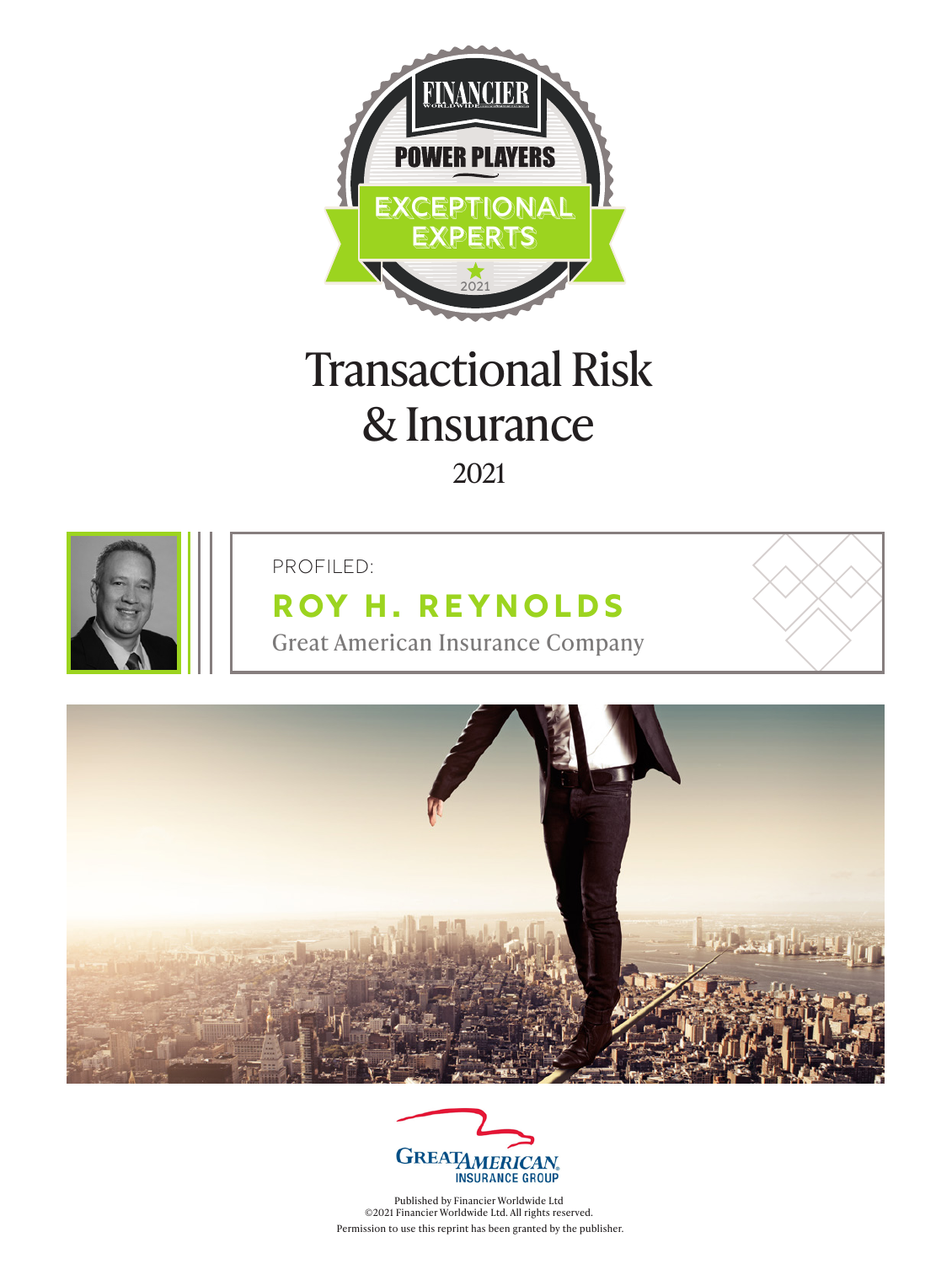

### Transactional Risk & Insurance



### **[Roy H. Reynolds](https://www.greatamericaninsurancegroup.com/docs/default-source/mergers-acquisitions-liability/4313-ma-bio-intro-sell-sheet_061616-web.pdf)**

President, M&A Liability Division **Great American Insurance Company** New York, NY, US T: +1 (917) 202 1385 E: rreynolds@gaig.com



## PERSONAL BIOGRAPHY

**Roy Reynolds** is divisional president, Great American Insurance Group M&A Liability Division. He has been underwriting tax indemnity and representations & warranties insurance for almost 20 years, making him one of the most experienced underwriters in the US market. He practiced M&A and tax law before transitioning into insurance. He earned his JD from Georgetown University and an MBA from the University of Chicago's Booth School of Business.



REPRINT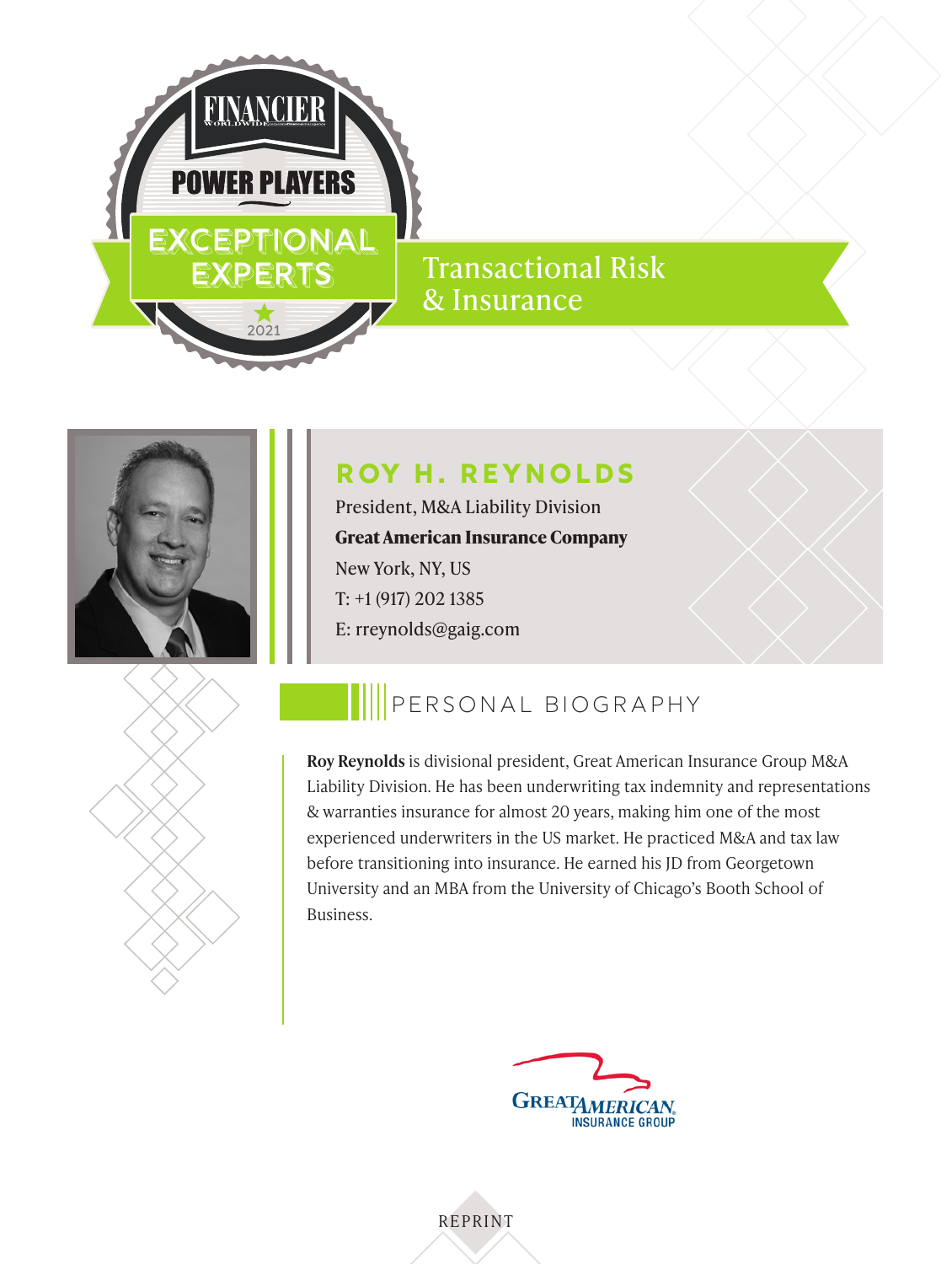



**Looking back, have you fulfilled the ambitions and aspirations you set for yourself early in your career?**

 Early in my career, I wanted to become an entrepreneur. To build the right skillset, I studied for a JD and an MBA and practiced law as a tax and M&A attorney. Underwriting transactional risk insurance employs all these skills and experience. At one point, I came close to starting my own managing general underwriting company. However, Great American Insurance Group has provided me with an opportunity to be an intrapreneur. Its business model is to hire specialists and empower them to do their jobs. This approach has enabled me to manage the transactional risk business in an entrepreneurial manner, backed by the financial strength and stability of Great American Insurance Company. I have always been interested in international business, so I studied Japanese, German, Thai and Mandarin. Ironically, now the only business I do internationally is in English, with Lloyd's of London.

#### **What strengths and characteristics do you, your team and your firm strive to demonstrate to clients?**

 My team at Great American strives for efficient execution of deals. Transactional risk insurance has become an integral part of M&A deals. Such deals operate on tight timelines and often outside of ordinary business hours. The underwriting process is complex and time consuming. The parties need to know the scope of their insurance coverage to structure their deals, so we work hard to perform our underwriting in 'deal time'. Our underwriters have the technical expertise to assess risks and implement innovative solutions to facilitate deals. The team includes not just former M&A lawyers but also underwriters with other relevant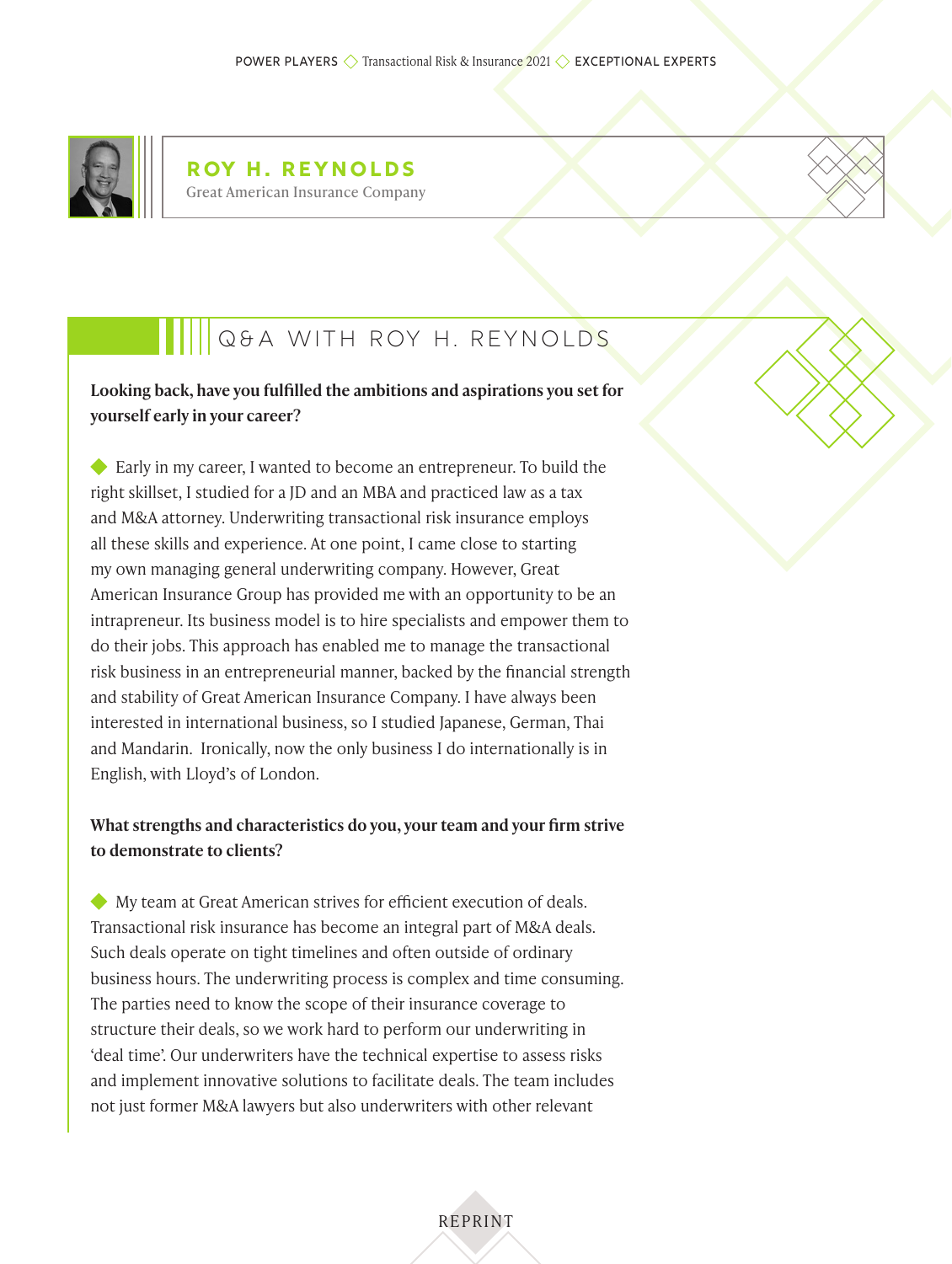

**Roy H. Reynolds** Great American Insurance Company



expertise, particularly in accounting and financial statement analysis. We have a streamlined decision-making process which allows us to be highly responsive and flexible as deals evolve.

**Reflecting on your area of expertise, how do you see this sphere of the market shaping up over the coming months? Are any exciting trends or developments on the horizon?**

Representations & warranties insurance (RWI) is booming. This rapid growth has resulted not only from a hot M&A market but more importantly from increasing adoption of the product by M&A deal parties. In the early years of the product, attorneys were sceptical of RWI. Today, most M&A attorneys are skilled in using the insurance as risk capital to reduce or eliminate escrow, take off the table risks that were not detected in the due diligence process, eliminate long-tail risk to facilitate distributions to private equity fund members or otherwise free up capital reserves, and to expedite negotiations to allocate risk among the parties. I anticipate the hard market will continue. Although M&A activity is likely to slow down next year, I expect the uptake trend will continue to drive demand toward a higher percentage of deals using RWI, resulting in a continued hard market in  $2022$ .

> **"Representations & warranties insurance (RWI) is booming. This rapid growth has resulted not only from a hot M&A market but more importantly from increasing adoption of the product by M&A deal parties."**